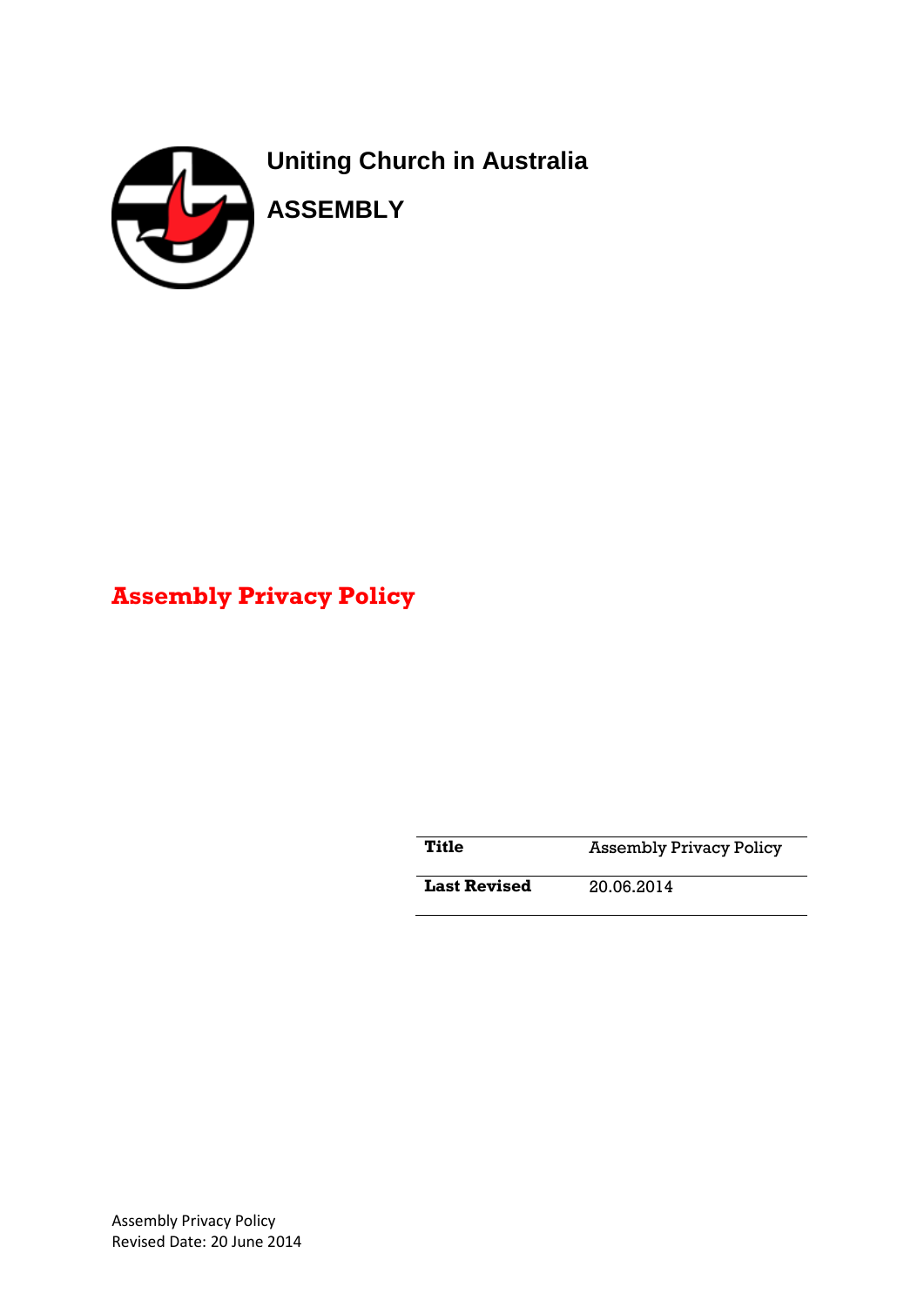# **Uniting Church in Australia National Assembly Privacy Policy**

The Uniting Church in Australia National Assembly **("the Assembly")** and its various organisations including Agencies and working groups **("we", "us", "our")** recognise the importance of protecting the privacy and the rights of individuals in relation to their personal information. This document is our privacy policy and it tells you how we collect and manage both personal information collected from the website and by the officers of the Assembly and its various organisations as part of the carrying out of operations, activities and the provision of services. We respect your rights to privacy under the *Privacy Act 1988* (Cth) **("the Act")** and we comply with all of the Act's requirements in respect of the collection, management and disclosure of your personal information.

The Uniting Church in Australia is a national body, the Assembly, and six Synods which are the regional councils (largely geographically based on State boundaries). Each Synod is responsible for producing its own privacy policy in accordance with the Act.

# **1. What is your personal information?**

When used in this privacy policy, the term "personal information" has the meaning given to it in the Act. In general terms, it is any information that can be used to personally identify you. This may include your name, address, telephone number, email address and profession or occupation. If the information we collect personally identifies you, or you are reasonably identifiable from it, the information will be considered personal information.

# **2. What personal information do we collect and hold?**

We may collect the following types of personal information:

- name;
- mailing or street address;
- email address:
- telephone number:
- facsimile number;
- age or birth date;
- profession, occupation or job title;
- details of the services that we have provided to you or which you have enquired about, together with any additional information necessary to deliver those services and respond to your enquiries;
- any additional information relating to you that you provide to us directly through our websites or indirectly through use of our websites or online presence, through our representatives or otherwise;
- information you provide to us through our activities and services, surveys or visits by our representatives from time to time.

We may also collect some information that is not personal information because it does not identify you or anyone else. For example, we may collect anonymous answers to surveys or aggregated information about how users use our website.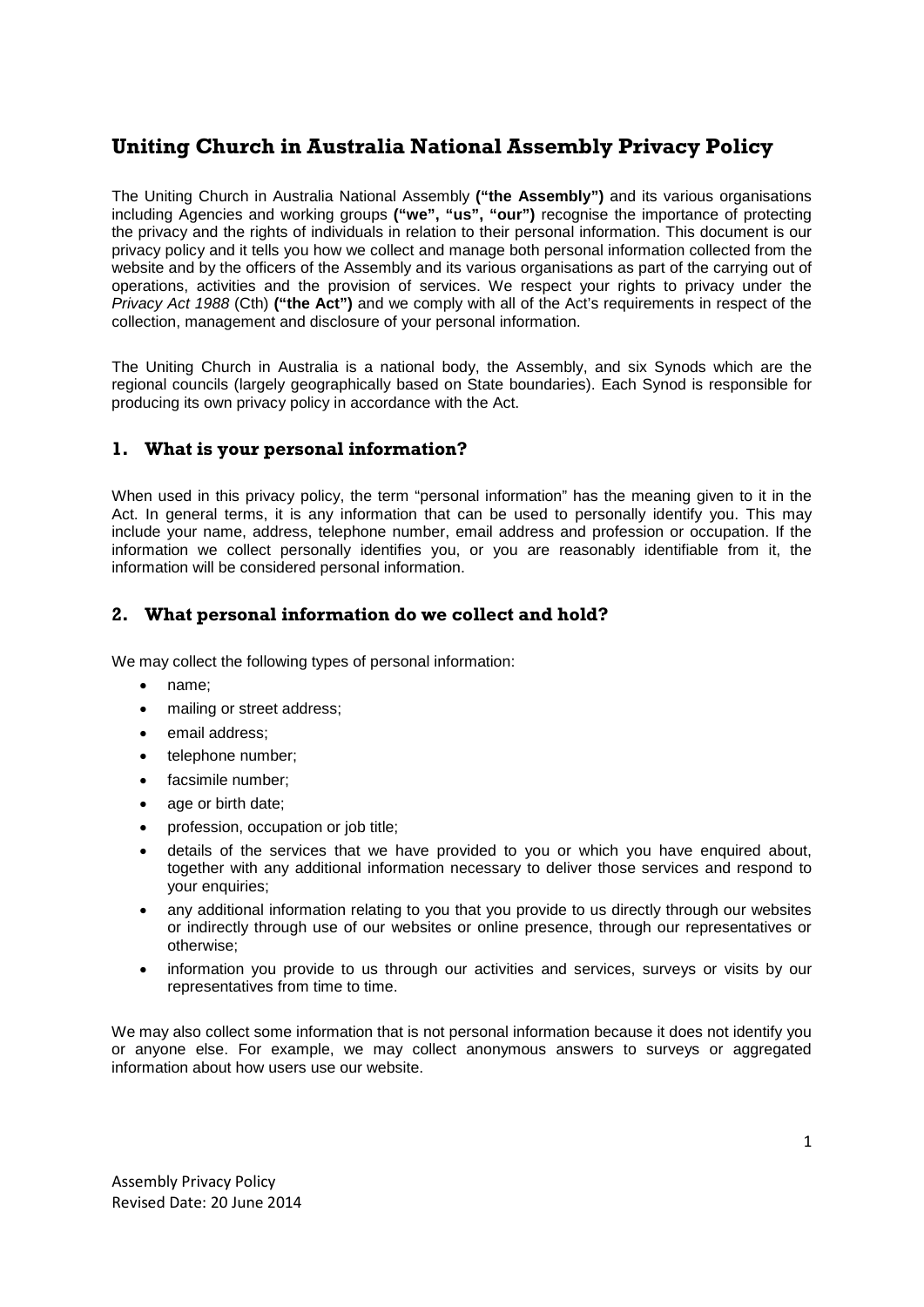We may also collect health information with your consent and where it is reasonably necessary for one or more of our functions or activities.

#### **3. How do we collect your personal information?**

We collect your personal information directly from you unless it is unreasonable or impracticable to do so. When collecting personal information from you, we may collect it in a variety of ways including:

- through your access and use of our website;
- during conversations and via correspondence between you and our representatives;
- when you complete an application or purchase order;
- when you register for our conferences or events and when you participate in Assembly or Church activities;
- when you complete our forms for the provision of services or to volunteer your services and assistance to the Assembly or its various organisations; or
- when you complete a survey or make a donation

We may also collect personal information from third parties including from third party companies such as credit reporting agencies, law enforcement agencies and other government entities and specialist agencies that assist us in achieving our objectives. This collection of information from third parties would occur in circumstances such as during recruitment when conducting a criminal record check or when verifying a Working with Children Check.

#### **4. Anonymity**

We will generally provide individuals with the option of not identifying themselves when contacting us or participating in activities or obtaining services or assistance from us unless we are authorised by law not to do so or it is impracticable for us to deal with individuals who have not identified themselves or have used a pseudonym (in such circumstances we will only obtain as much personal information as is necessary to provide you with the service or assistance you require). If we do not have your personal information then we may be limited in our ability to provide you with the services or assistance or advise you of information relating to our operations and the activities we carry out.

#### **5. Cookies**

In some cases we may also collect your personal information through the use of cookies. When you access our website, we may send a 'cookie' (which is a small summary text file containing a unique ID number) to your computer. This enables us to recognise your computer and greet you each time you visit our website without bothering you with a request to register. It also enables us to keep track of services and products you view so that, if you consent, we can send you news about those services and products.

In some cases we may use Google Analytics to measure traffic patterns to determine which areas of our website have been visited and to measure transactions patterns in the aggregate. We use this to research our user's habits so that we can improve our online presence, information and services. Our cookies do not collect personal information. If you do not wish to receive cookies, you can set your browser so that your computer does not accept them. Our use of Google Analytics will not involve the collection of personal information.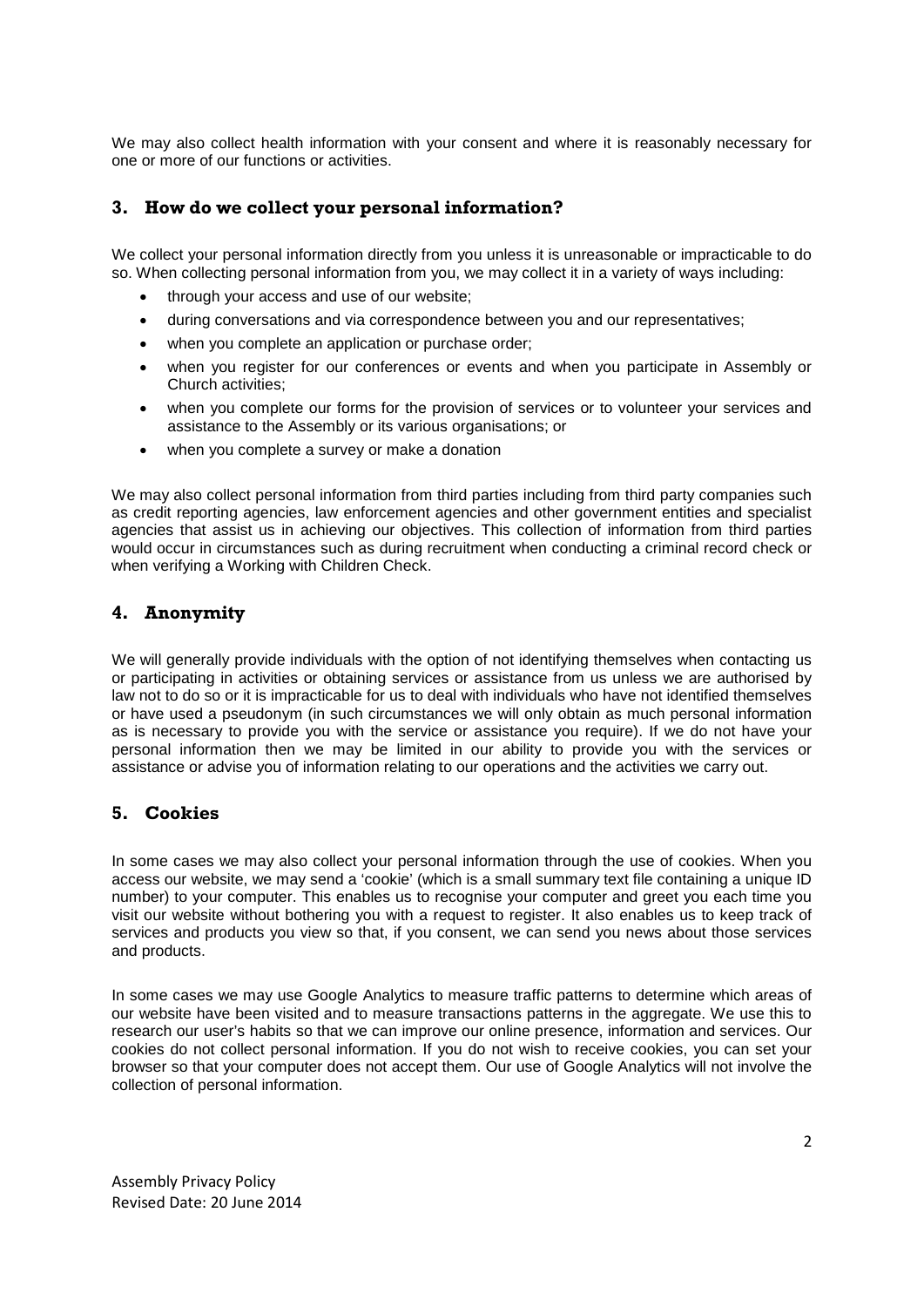We may log IP addresses (that is, the electronic addresses of computers connected to the internet) to analyse trends, administer our website, track users movements, and gather broad demographic information and for security reasons. The logging of IP addresses are not used for identifying users.

# **6. What happens if we can't collect your personal information?**

If you do not provide us with the personal information described above, some or all of the following may happen:

- we may not be able to provide the requested activities or services to you, either to the same standard or at all;
- we may not be able to provide you with information about activities and services that you may want;
- we may be unable to tailor the content of our websites to your preferences and your experience of our websites may not be as enjoyable or useful; or
- we may not be able to contact you in relation to the various activities we undertake and services we provide.

#### **7. For what purposes do we collect, hold, use and disclose your personal information?**

We collect personal information about you so that we can perform our activities and functions and to provide best possible quality of service.

We collect, hold, use and disclose your personal information for the following purposes:

- to provide services to you and to send communications requested by you;
- to arrange the various activities of the Assembly;
- to answer enquiries and provide information or advice about existing and new services:
- to provide you with access to protected areas of our website;
- to assess the performance of our website and to improve the operation of our website;
- to conduct service processing functions, which may include providing personal information to our various organisations, contractors, service providers or other third parties;
- for the administrative, marketing (including direct marketing), planning, product or service development, quality control and research purposes of the Assembly, its various organisations, contractors or service providers;
- to update your personal information held by our related bodies, contractors or service providers;
- to update our records and keep your contact details up to date;
- to establish and maintain your involvement with the Assembly and the Church;
- to answer your enquiries;
- to register you for events, conferences and activities;
- for direct promotion of services and to keep you informed of new developments we believe may be of interest to you. If we contact you in this way without obtaining your prior consent, we will provide you with the opportunity to decline any further promotional communications;
- to third parties where we have retained those third parties to assist us to operate the Church and provide the services you have requested, such as religious education instructors, catering

Assembly Privacy Policy Revised Date: 20 June 2014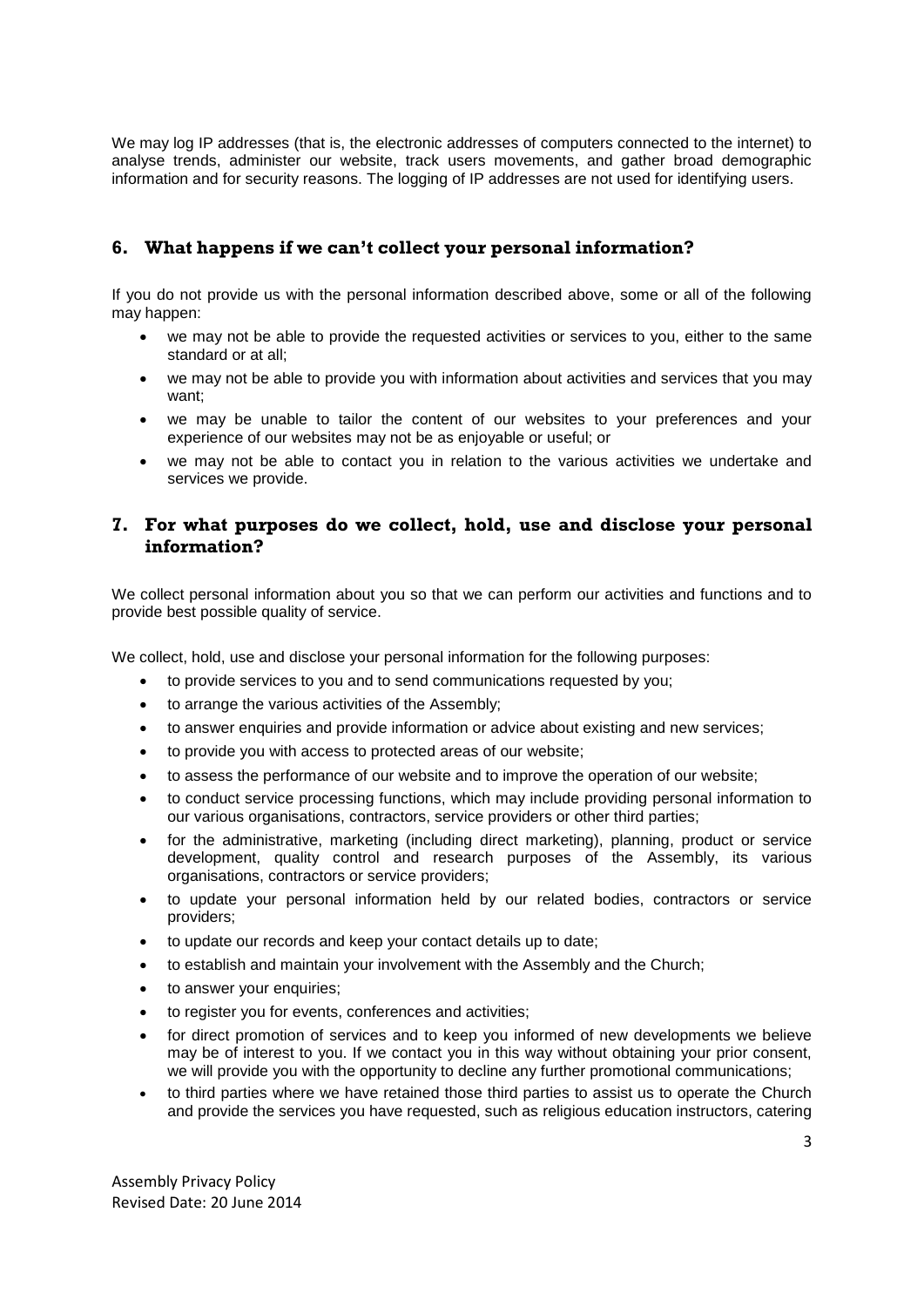and event coordinators, promotions companies, transport providers, health care providers, website hosts and IT consultants, and our professional advisers such as consultants, lawyers and accountants. In some circumstances we may need to disclose sensitive information about you to third parties as part of the services you have requested;

- to different parts of the Church to enable the development and promotion of other activities and services and to improve our general ability to assist Church attendees and the wider community;
- to process and respond to any complaint made by you;
- to track clients' use of any services we offer; and
- to comply with any law, rule, regulation, lawful and binding determination, decision or direction of a regulator, or in co-operation with any governmental authority of any country (or political sub-division of a country).

Your personal information will not be shared, sold, rented or disclosed other than as described in this Privacy Policy.

#### **8. To whom may we disclose your information?**

We may disclose your personal information to:

- our employees, the various Assembly and/or Church organisations, contractors or service providers for the purposes of operation of our website or our operations, fulfilling requests by you, and to otherwise provide services to you including, without limitation, web hosting providers, IT systems administrators, mailing houses, couriers, payment processors, data entry service providers, electronic network administrators, debt collectors, and professional advisors such as accountants, solicitors, business advisors and consultants;
- suppliers and other third parties with whom we have commercial relationships, for operations, marketing, and related purposes;
- any organisation for any authorised purpose with your express consent; and
- theological students studying the Uniting Church in Australia or Christian studies.

We may combine or share any information that we collect from you with information collected by any of our various organisations (within Australia).

#### **9. Direct marketing materials**

We may send you direct marketing communications and information about our activities and services that we consider may be of interest to you. These communications may be sent in various forms, including mail, SMS, fax and email, in accordance with applicable marketing laws, such as the *Spam Act 2003* (Cth). If you indicate a preference for a method of communication, we will endeavour to use that method whenever practical to do so. In addition, at any time you may opt-out of receiving marketing communications from us by contacting us (see the details below) or by using opt-out facilities provided in the marketing communications and we will then endeavour to ensure that your name is removed from our mailing list.

We do not provide your personal information to other organisations for the purposes of direct marketing.

#### **10. Use of Commonwealth Government identifiers**

Assembly Privacy Policy Revised Date: 20 June 2014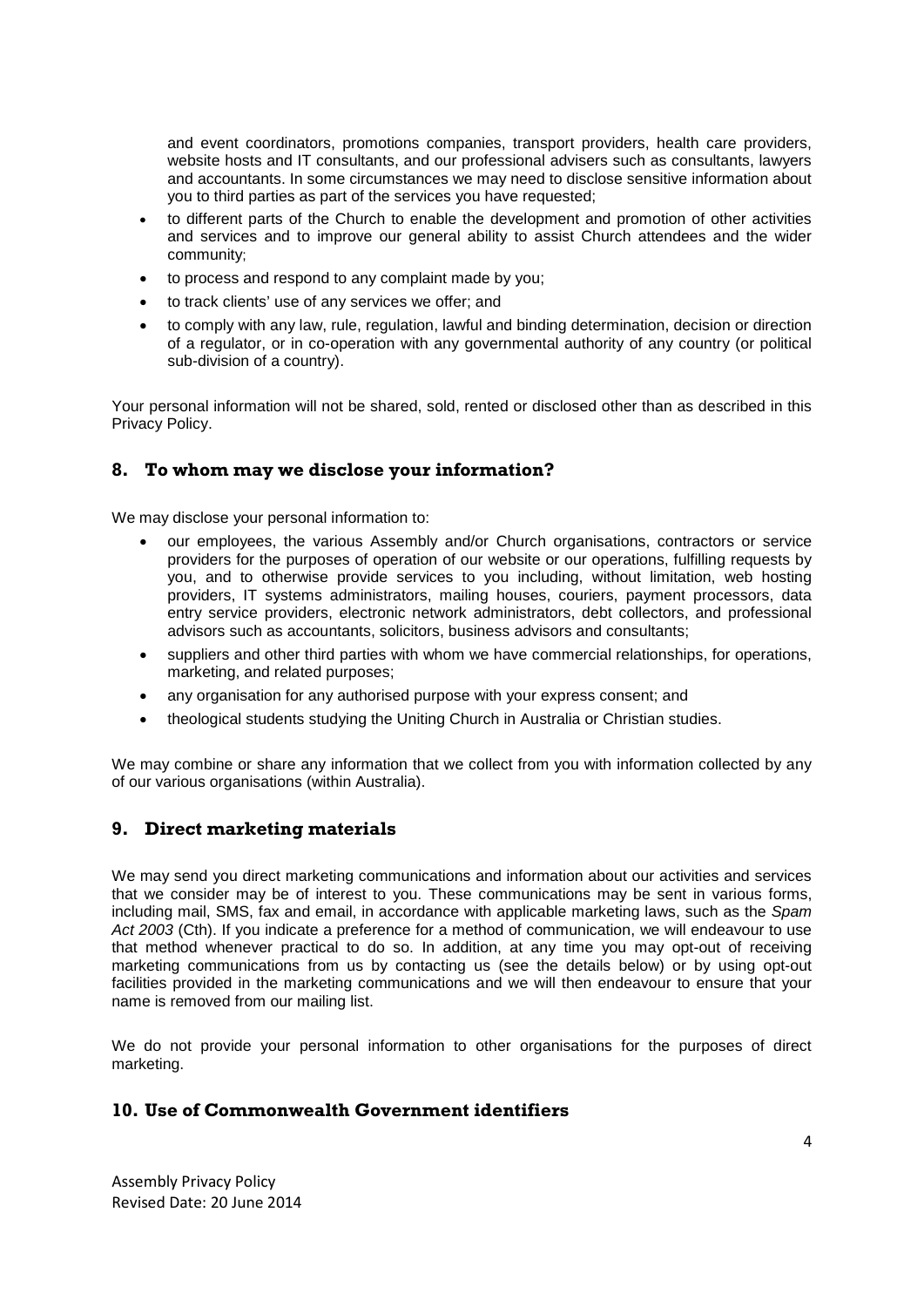We will not use Commonwealth government identifiers, such as Medicare numbers or your drivers licence numbers, as its own identifier of individuals. We will only use or disclose such identifiers in the circumstances permitted by the Act.

#### **11. How can you access and correct your personal information?**

You may request access to any personal information we hold about you at any time by contacting us (see the details below). Where we hold information that you are entitled to access, we will try to provide you with suitable means of accessing it (for example, by mailing or emailing it to you). We may charge you a fee to cover our administrative and other reasonable costs (eg photocopying, faxing, etc) in providing the information to you and, if so, we may charge a reasonable fee for providing access. An administrative fee may be applied for pages scanned or photocopied where the total amount of pages requested is above 10 pages. Currently the charge will be \$0.20 per page photocopied or scanned. We will not charge for simply making the request and will not charge for making any corrections to your personal information. Depending on the nature of the request, we may ask you to verify your identity or to put your request in writing.

There may be instances where we cannot grant you access to the personal information we hold. For example, we may need to refuse access if granting access would interfere with the privacy of others or if it would result in a breach of confidentiality. If that happens, we will give you written reasons for any refusal.

If you believe that personal information we hold about you is incorrect, incomplete or inaccurate, then you may request us to amend it by contacting us via the contact details below. We will consider if the information requires amendment. If we do not agree that there are grounds for amendment then we will add a note to the personal information stating that you disagree with it.

# **12. What is the process for complaining about a breach of privacy?**

If you believe that your privacy has been breached or you are not happy with the way your personal information has been handled by us, please contact our Privacy Officer using the contact information below and provide details of the incident (preferably in writing) so that we can investigate it.

We will attempt to confirm as appropriate with you your understanding of the conduct relevant to the complaint and what you expect as an outcome. We will inform you whether we will conduct an investigation, the name, title, and contact details of the investigating officer and the estimated completion date for the investigation process.

After we have completed our enquiries, we will contact you, usually in writing, to advise the outcome and invite a response to our conclusions about the complaint. If we receive a response from you, we will assess it and advise if we have changed our view. If you are unsatisfied with the outcome, we will advise you about further options including, if appropriate, review by the Privacy Commissioner within the Office of the Australian Information Commissioner.

#### **13. Do we disclose your personal information to anyone outside Australia?**

We do not disclose personal information to overseas recipients, except with your consent.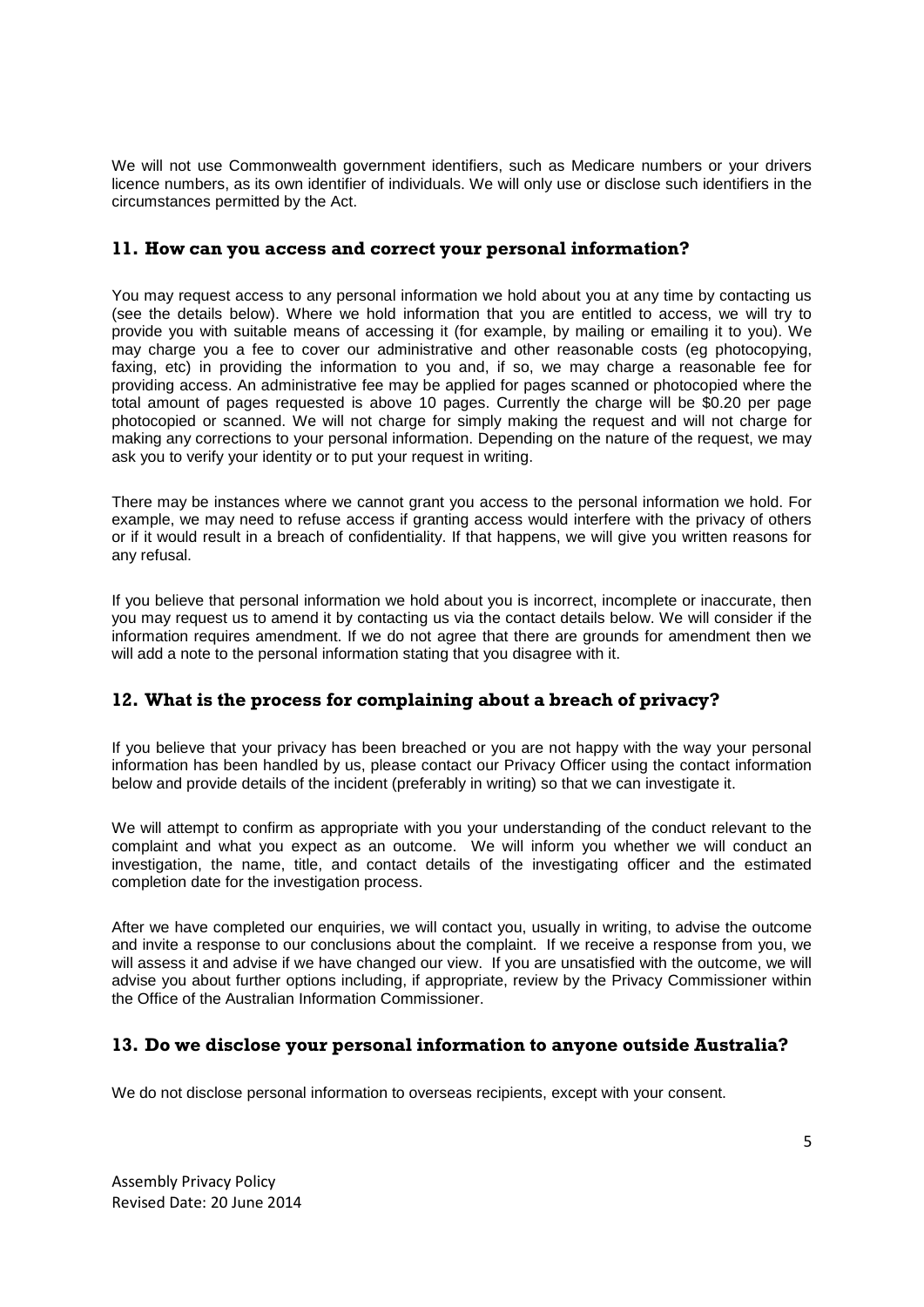Your personal information will be disclosed to overseas recipients where necessary in the course of some processes, such as during the recruitment of volunteers for overseas placements. This will only occur where the applicant has consented by signing a document which explains this process.

The countries in which these recipients may be located will vary with the circumstances of the volunteer placement and application but may include: India, Sri Lanka, China, Thailand, Taiwan, Philippines, PNG, Indonesia, Timor Leste, Solomon Islands, Vanuatu, Nauru, Samoa, Kiribati, Tuvalu, Fiji, Tonga, Niue, Cook Islands, New Caledonia, Zambia, Zimbabwe or South Sudan.

Your consent does not in any way lessen our commitment and measures that we take to protect and secure your personal and sensitive information. However, you understand that by giving us this consent, Australian Privacy Principle 8.1 does not apply and we will not be accountable for any breaches of the Australian Privacy Principles **("APPs")**. You will not be able to seek redress from us under the Act if the overseas recipient handles information in breach of the APPs. You may also not be able to seek redress in the overseas jurisdiction.

# **14. Security**

We take reasonable steps to ensure your personal information is protected from misuse and loss and from unauthorised access, modification or disclosure. We may hold your information in either electronic or hard copy form. Personal information is destroyed or de-identified when no longer needed.

As our website is linked to the internet, and the internet is inherently insecure, we cannot provide any assurance regarding the security of transmission of information you communicate to us online. We also cannot guarantee that the information you supply will not be intercepted while being transmitted over the internet. Accordingly, any personal information or other information which you transmit to us online is transmitted at your own risk.

#### **15. Links**

Our website may contain links to other websites operated by third parties. We make no representations or warranties in relation to the privacy practices of any third party website and we are not responsible for the privacy policies or the content of any third party website. Third party websites are responsible for informing you about their own privacy practices.

#### **16. Contacting us**

If you have any questions about this privacy policy, any concerns or a complaint regarding the treatment of your privacy or a possible breach of your privacy, please use the contact link on our website or contact our Privacy Officer using the details set out below.

We will treat your requests or complaints confidentially. Our representative will contact you within a reasonable time after receipt of your complaint to discuss your concerns and outline options regarding how they may be resolved. We will aim to ensure that your complaint is resolved in a timely and appropriate manner.